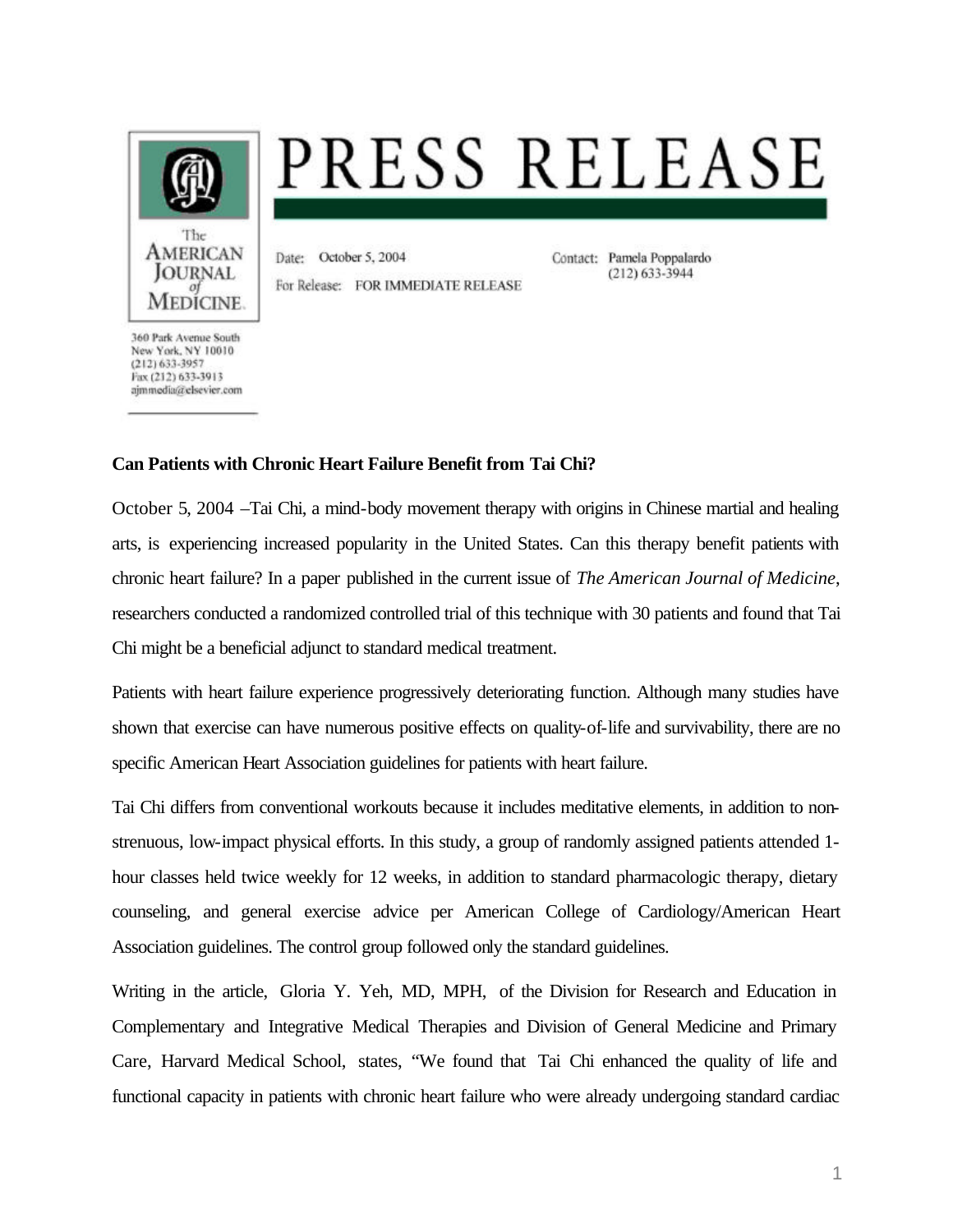care. These patients demonstrated improvements in 6-minute walk distances and quality-of-life scores compared with patients who did not practice Tai Chi. In addition, patients who practiced Tai Chi had reduced B-type natriuretic peptide (BNP) levels, suggesting an improvement in cardiac filling pressures."

While there were positive effects demonstrated in the study, it is not clear which aspect of the Tai Chi program is responsible. In an editorial in the same issue, researchers from the University of Vermont suggest that while the observed improvements may relate to physical aspects of the Tai Chi program, they also could be rooted in psychological effects. Philip A. Ades, MD, writes that furthermore, "A concern in the study design is that the Tai Chi group had roughly 24 hourly contact sessions with Tai Chi/health care personnel over 3 months, along with social contact with co-participants, compared with almost no contact in the usual-care control group. Thus, one can question whether the improvements in self-reported quality of life were a result of the physical and meditative aspects of the Tai Chi program or the benefits of social contact with participants and health care personnel. Finally, a placebo effect could have occurred in patients who enjoyed participation in Tai Chi and the contact with the persons running the program." Nonetheless, the decrease in BNP is particularly intriguing.

The Tai Chi study is reported in "Effects of Tai Chi Mind-Body Movement Therapy on Functional Status and Exercise Capacity in Patients with Chronic Heart Failure: A Randomized Controlled Trial" by Gloria Y. Yeh, MD, MPH, Malissa J. Wood, MD, Beverly H. Lorell, MD, Lynne W. Stevenson, MD, David M. Eisenberg, MD, Peter M. Wayne, PhD, Ary L. Goldberger, MD, Roger B. Davis, ScD, and Russell S. Phillips, MD. The editorial is "Benefits of Tai Chi in Chronic Heart Failure: Body or Mind?" by Philip A. Ades, MD, and Ge Wu, PhD.

These articles appear in *The American Journal of Medicine*, Volume 117, Number 8 (October 15, 2004), published by Elsevier.

Full text of the articles mentioned above is available upon request. Contact ajmmedia@elsevier.com to obtain a copy or to schedule an interview.

© 2004 The American Journal of Medicine. All rights reserved. Unauthorized use prohibited.